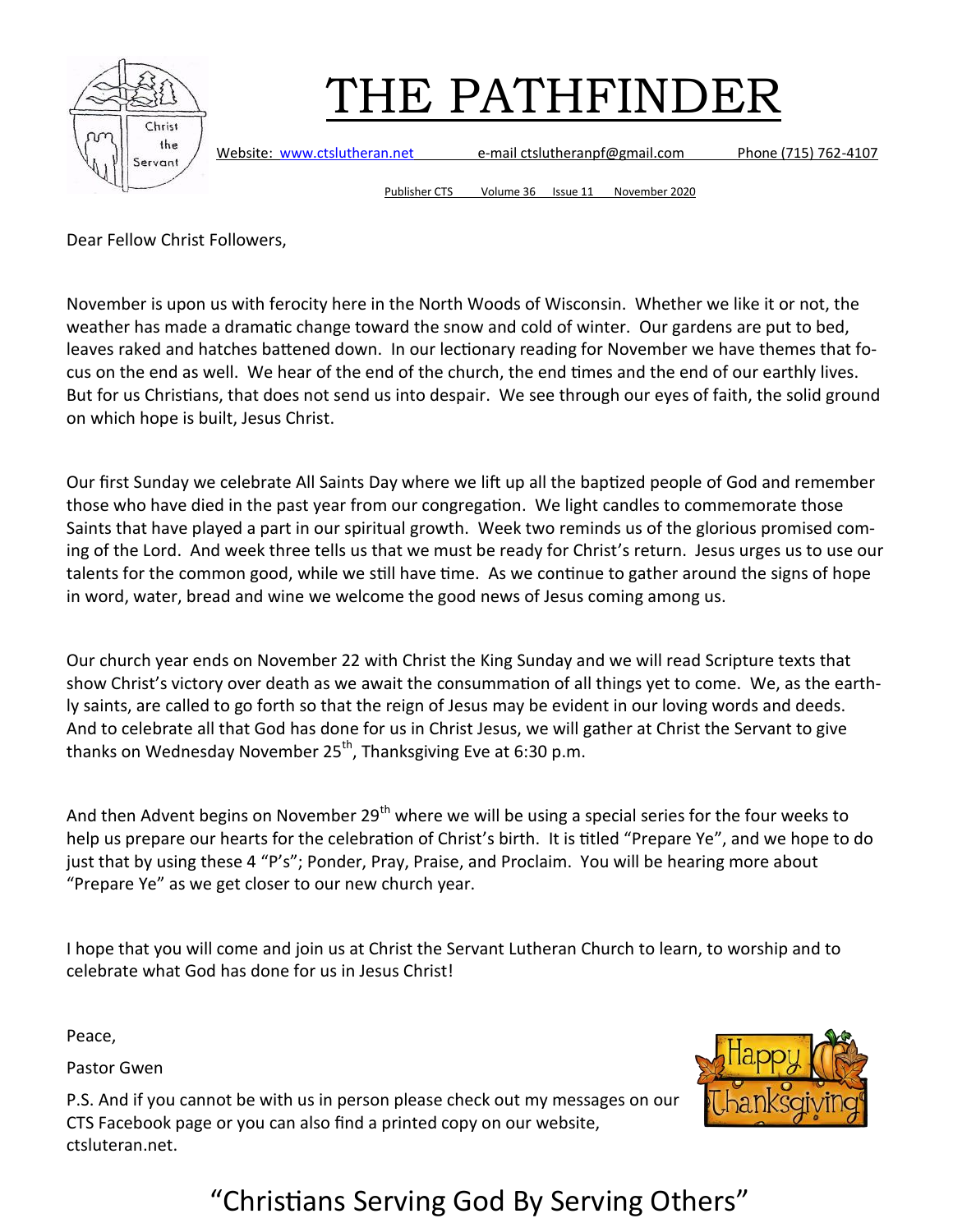

Website: [www.ctslutheran.net](http://www.ctslutheran.net/) e-mail ctslutheranpf@gmail.com Phone (715) 762-4107

Publisher CTS Volume 36 Issue 11 November 2020

#### **Office Hours for Pastor - November 2020**

| November 3rd  | 2:00-5:00 pm    |
|---------------|-----------------|
| November 5th  | 9:00-12:00 pm   |
| November 10th | 2:00-5:00 pm    |
| November 12th | 9:00-12:00 pm   |
| November 17th | Off             |
| November 19th | Οff             |
| November 24th | 2:00-5:00 pm    |
| November 26th | No Office Hours |

**Please note the change in Pastor Gwen's hours from Monday and Wednesday to Tuesday and Thursday!**

#### **Bible Study Sunday following Worship**

November 1st

November 8th

November 22nd

November 29th

| Confirmation  |                |  |  |
|---------------|----------------|--|--|
| November 3rd  | 2:30-3:30 pm   |  |  |
| November 10th | $2:30-3:30$ pm |  |  |
| November 17th | $2:30-3:30$ pm |  |  |
| November 24th | 2:30-3:30 pm   |  |  |

#### **Men's Group—Thursday**

| November 5th  | 5:00-6:00 pm   |
|---------------|----------------|
| November 12th | 5:00-6:00 pm   |
| November 19th | 5:00-6:00 pm   |
| November 26th | No Men's Group |

#### **Women's Quilting Group—Thursday**

| November 5th  | $9:30 - 2:30$ pm |
|---------------|------------------|
| November 12th | $9:30 - 2:30$ pm |
| November 19th | $9:30 - 2:30$ pm |
| November 26th | No Quilting      |

#### **Sunday Tuesday School**

November 10th 4:00 –5:00 pm November 24th 4:00 –5:00 pm

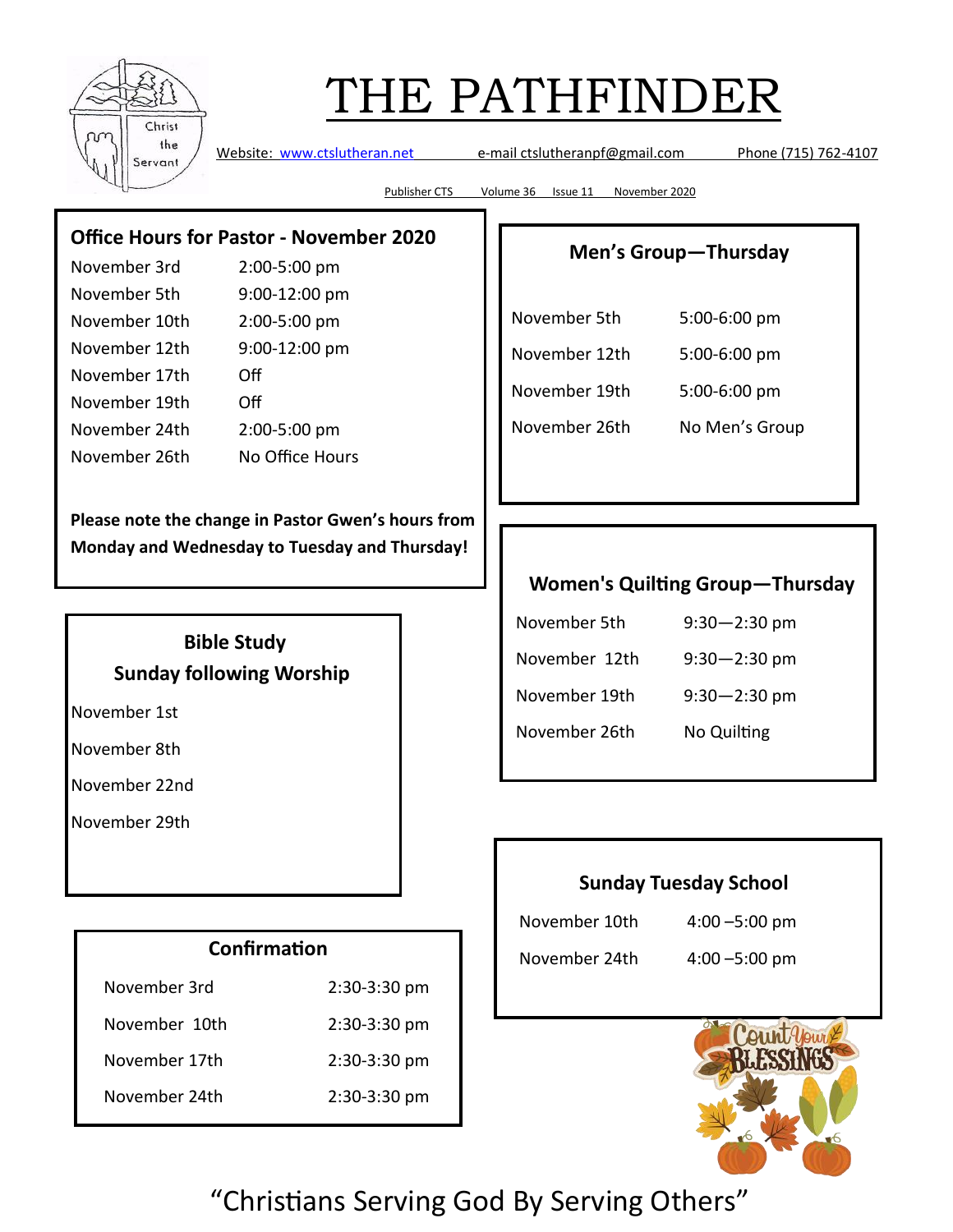

Website: [www.ctslutheran.net](http://www.ctslutheran.net/) e-mail ctslutheranpf@gmail.com Phone (715) 762-4107

Publisher CTS Volume 36 Issue 11 November 2020



### **November Bible Readings**

#### **November 1, 2020 All Saints Day**

Revelations 7:9-17 Psalm 34:1-10,22 1 John 3:1-3 Matthew 5:1-12

#### **November 8, 2020 23rd Sunday after Pentecost**

Amos 5:18-24 Psalm 70 1 Thessalonians 4:13-18 Matthew 25:1-13

#### **November 15th, 2020 24th Sunday after Pentecost**

Zephaniah 1:7, 12-18 Psalm 90:1-8,12 1 Thessalonians 4:1-11 Matthew 25:14-30

#### **November 22, 2020 Christ the King Sunday**

Ezekiel 34:11-16, 20-24 Psalm 97:1-7a Ephesians 1:15-23 Matthew 25:31-46

**November 29th, 2020 1st Sunday of Advent**

Joshua 1:7-9 Colossians 3:15-17 Luke 1:26-38



**Therefore confess your sins to one another, and pray for one another, that you may be healed… James 5:16.**

Please remember these people and requests in your prayers.

**Health/ Concerns:** Dale, Scott, Margaret, Tom, Liam, Davis, Pete, Burt, Mary, Norma Jean, and family of Ron Mazier.

**Military** - Anton, Allesa Marrie and Natalie.

CTS Church Council, Men's Group, WELCA, Quilting Ministry, Adult Bible Studies, CTS Youth, AIDS orphans in Malawi, Hunger and poverty in the world, and those struggling with the Coronavirus.



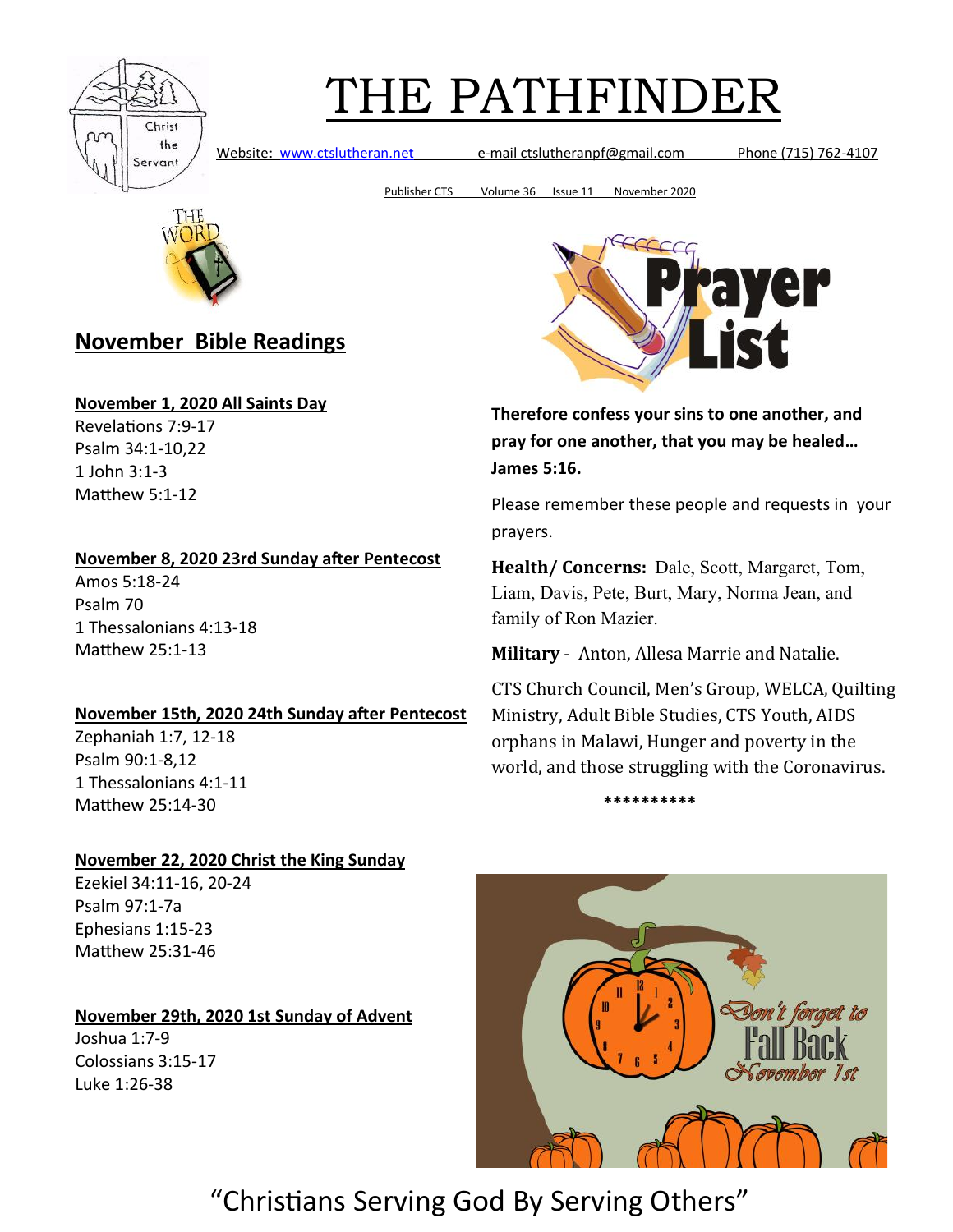

Website: [www.ctslutheran.net](http://www.ctslutheran.net/) e-mail ctslutheranpf@gmail.com Phone (715) 762-4107

Publisher CTS Volume 36 Issue 11 November 2020

Men's group meets on Thursday evenings from 5:00-6:00 p.m. All men are welcome to join in. You can call Mike Roberts or Terry Tarras for more information.



Bible study. Bible study continues on Sunday mornings after worship. Since there is no organized coffee hour, we can start shortly after worship ends. We will continue with the study of the tenants of our faith as Lutherans. Starting November 29<sup>th</sup> we will begin a Bible study that will compliment our Advent series "Prepare Ye". There is no homework or study guide needed. Come and join us.

Due to the mandate by our Governor and at the CDC's recommendation, masks are required when in our building. Social distancing of 6 feet should also be observed as well. Masks, hand sanitizer and disinfecting wipes are available throughout the building. Also, if you are feeling sick or have been in contact with someone that has the coronavirus, please stay home and call Pastor Gwen.



Thanksgiving Eve, November 25<sup>th</sup> at 6:30 p.m. we will gather at Christ the Servant to give thanks to our God for all the tremendous blessings He showers on us each day. This short service will provide an opportunity to donate to the Lord's Cupboard by bringing grocery items to the altar prior to worship. We will also join together at the Lord's Table for Holy Communion. Come and join us in giving thanks.

Something New- Pastor Gwen will be hosting an open sanctuary time twice during the month. November 4<sup>th</sup> from 4-6 p.m. and November 16<sup>th</sup> from Noon -2p.m. the sanctuary will be open for private prayer during that time. Pastor will be available to serve Holy Communion if requested. Private Holy Communion can also be requested for other times by making an appointment with Pastor Gwen.

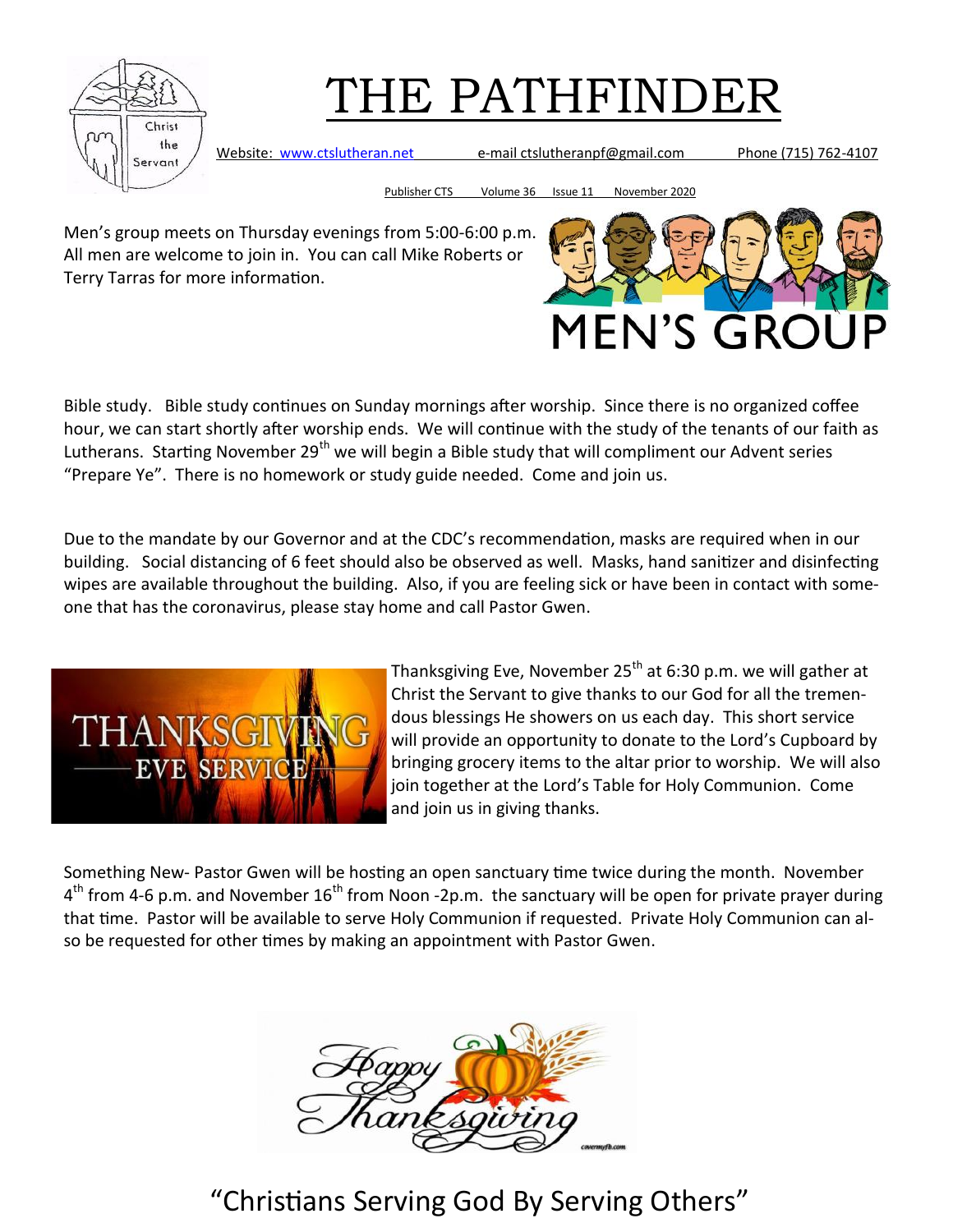

Website: [www.ctslutheran.net](http://www.ctslutheran.net/) e-mail ctslutheranpf@gmail.com Phone (715) 762-4107

Publisher CTS Volume 36 Issue 11 November 2020

Count your blessings instead of your crosses Count your gains instead of your losses Count your joys instead of your woes Count your friends instead of your foes Count your smiles instead of your tears Count your courage instead of your fears Count your full years instead of your lean Count your kind deeds instead of your mean Count your health instead of your wealth Count on God instead of yourself